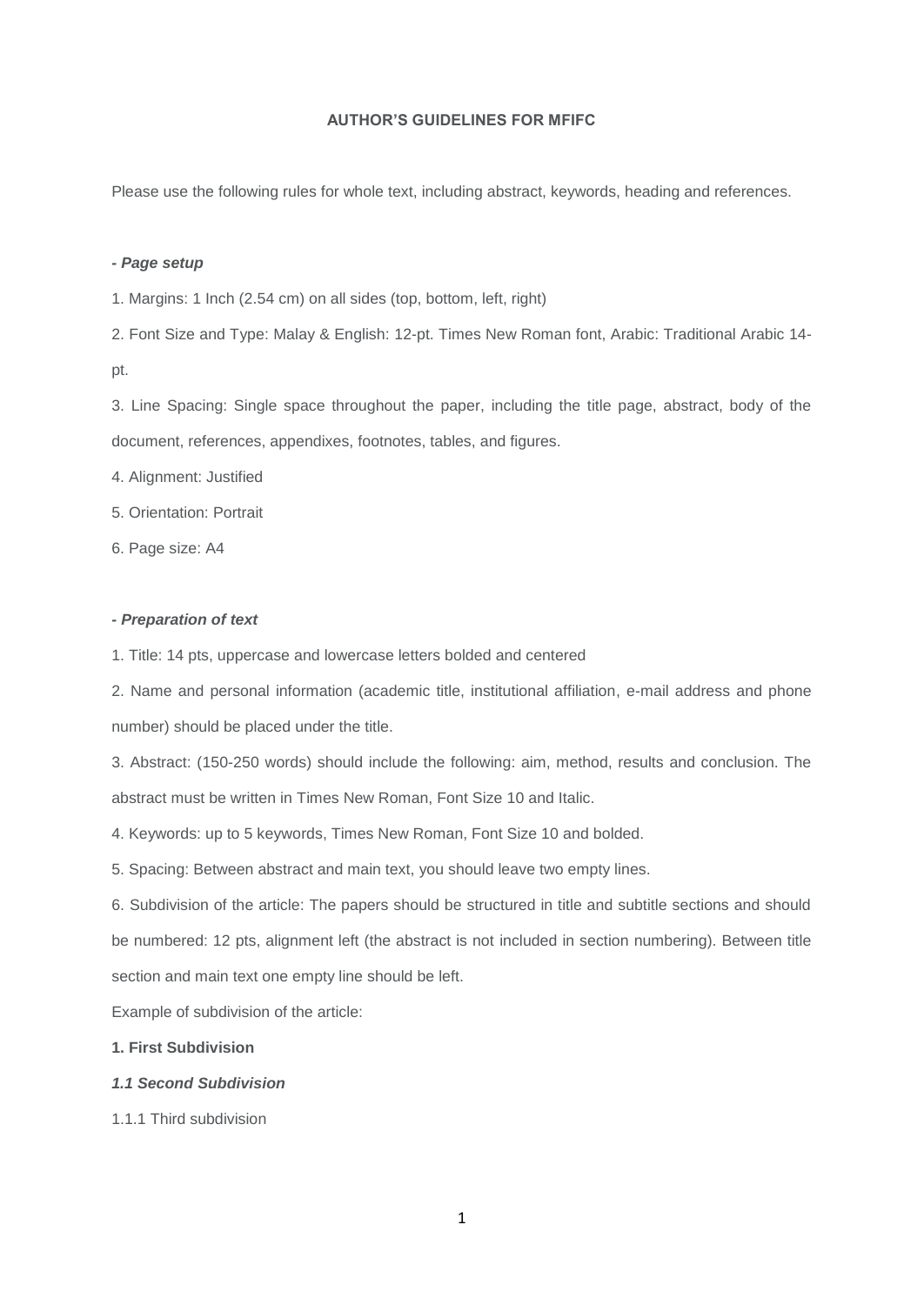7. Tables and figures should be included within the text of the paper and must be numbered, please use for the tables Times New Roman 10 pts.

8. Typescripts must be in Arabic, Malay, English and should be approximately 5,000 to 6,000 words. Authors should not submit manuscripts that are under consideration for publication elsewhere. All typescripts will be assessed by academic referees.

### *- References*

References should follow the referencing style used by the American Psychological Association (APA) in alphabetical order. All sources cited in the paper must be included in the References section. Please refer to this link: http://www.apastyle.org/

In APA except for Malay/Chinese/Indian names. References should be placed in alphabetical order at the end of the paper and should be in Roman script. Footnotes should be avoided. When an author's name appears in the text, the date should follow in brackets, e.g. (Hamdi, 2000), or Hamdi (2000), or where there is reference to a particular page or quotation, e.g. Hamdi (2000: 37).

#### *- Citations in the text*

Source material must be documented in the body of the paper by citing the author(s) and date(s) of the sources. Please ensure that every reference cited in the text is also present in the reference list (and vice versa). Avoid citation in the abstract. Unpublished results and personal communications should not be in the reference list, but may be mentioned in the text. Citation of a reference as "in press" implies that the item has been accepted for publication.

Examples of references:

### **Reference to a journal publication:**

Van der Geer, J., Hanraads, J. A. J., & Lupton R. A. (2000). The art of writing a scientific article. *Journal of Scientific Communications*, 163, 51-59.

### **Reference to a book:**

Strunk, W., Jr., & White, E. B. (1979). *The elements of style*. (3rd ed.). New York: Macmillan.